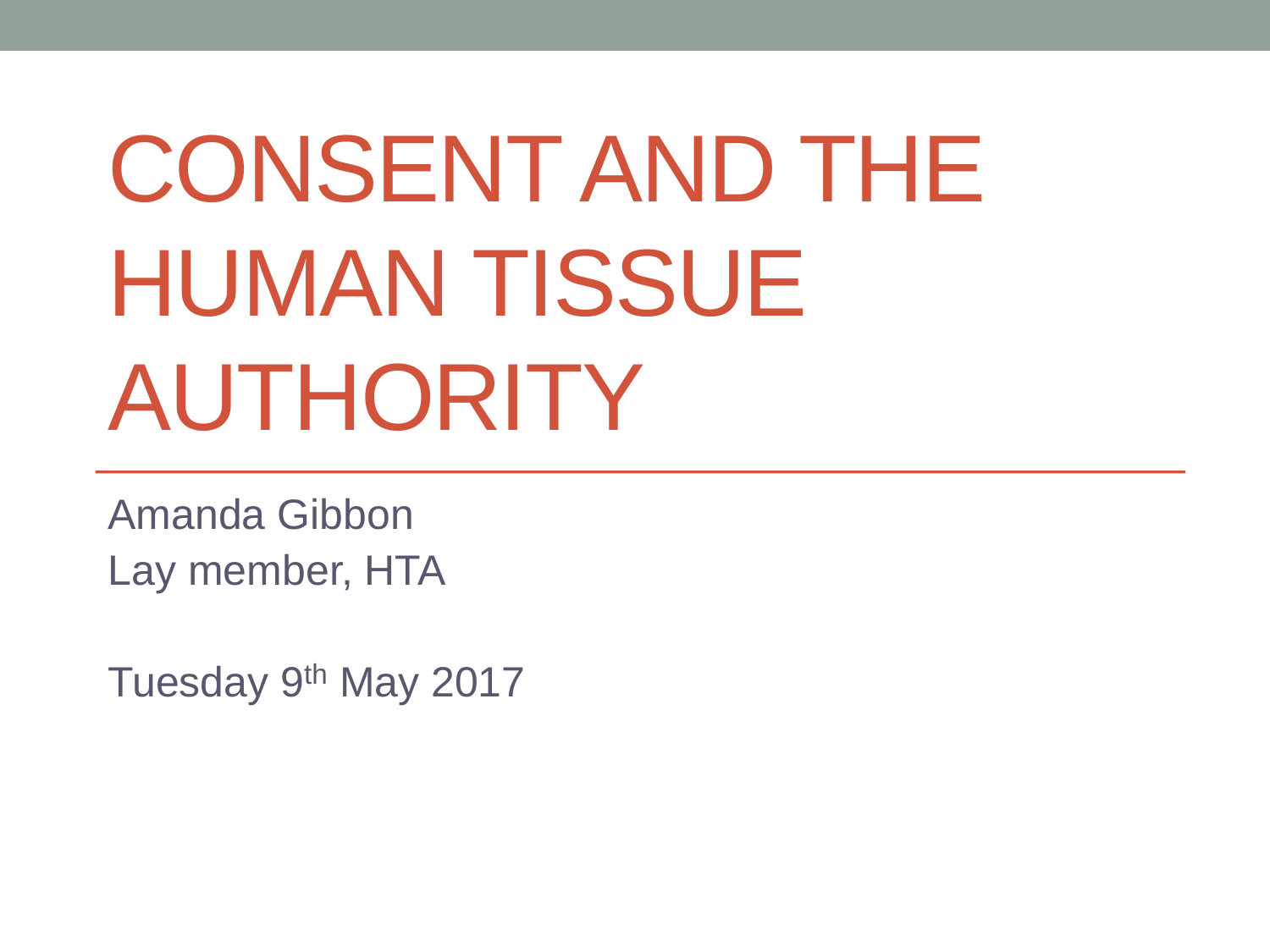

**Human Tissue Act 1961** – consent to retention of tissue could be presumed unless there was an objection from the donor or a surviving spouse or any surviving relative

Scandals involving human tissue in 1990s

- Organ retention scandal –1998. Children's hearts stored at Alder Hey hospital in Liverpool without the knowledge or consent of families
- Hospitals donated thymus glands removed from children during heart surgery to pharmaceutical companies in return for cash donations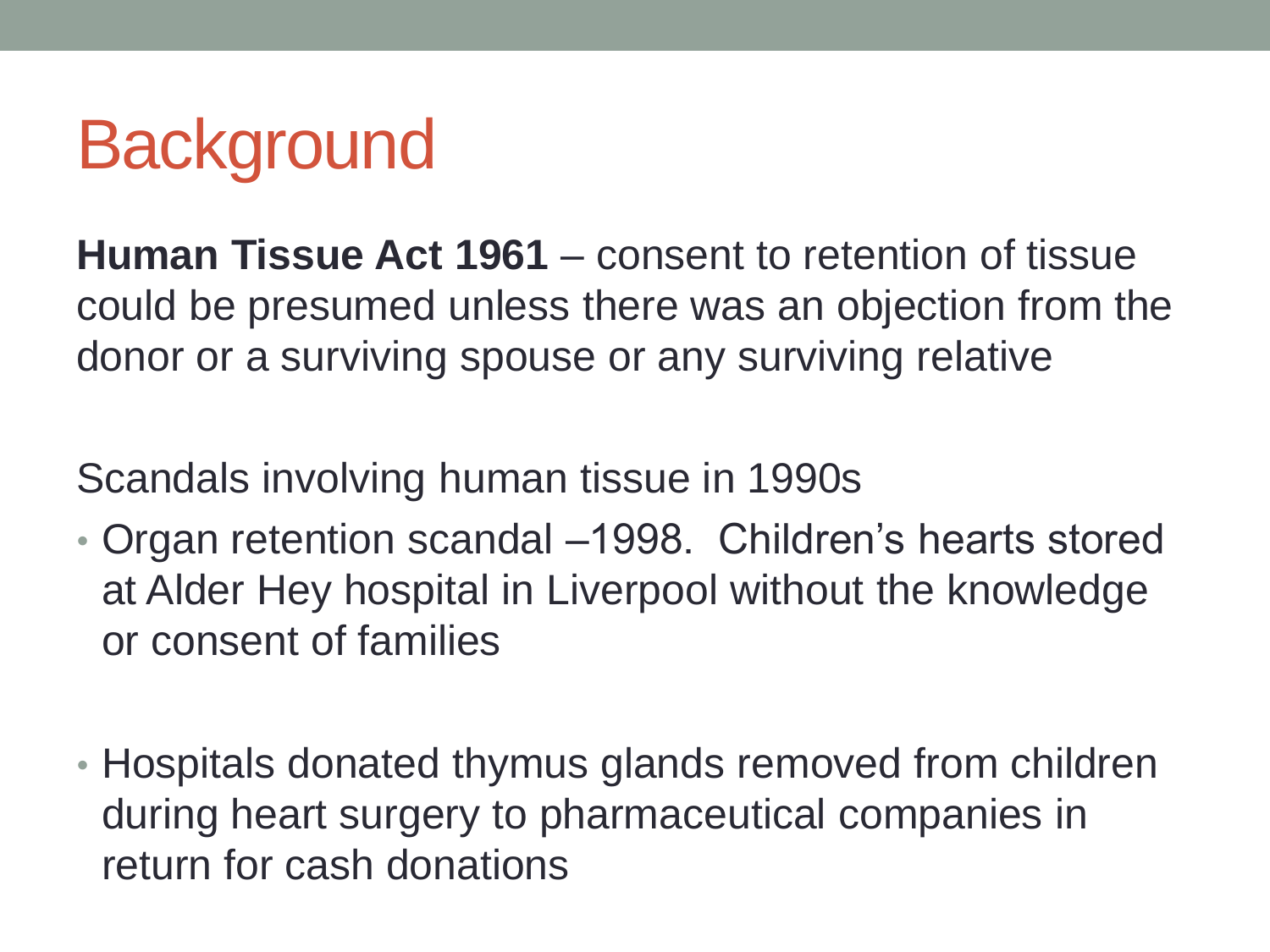A Guiding Principles and the



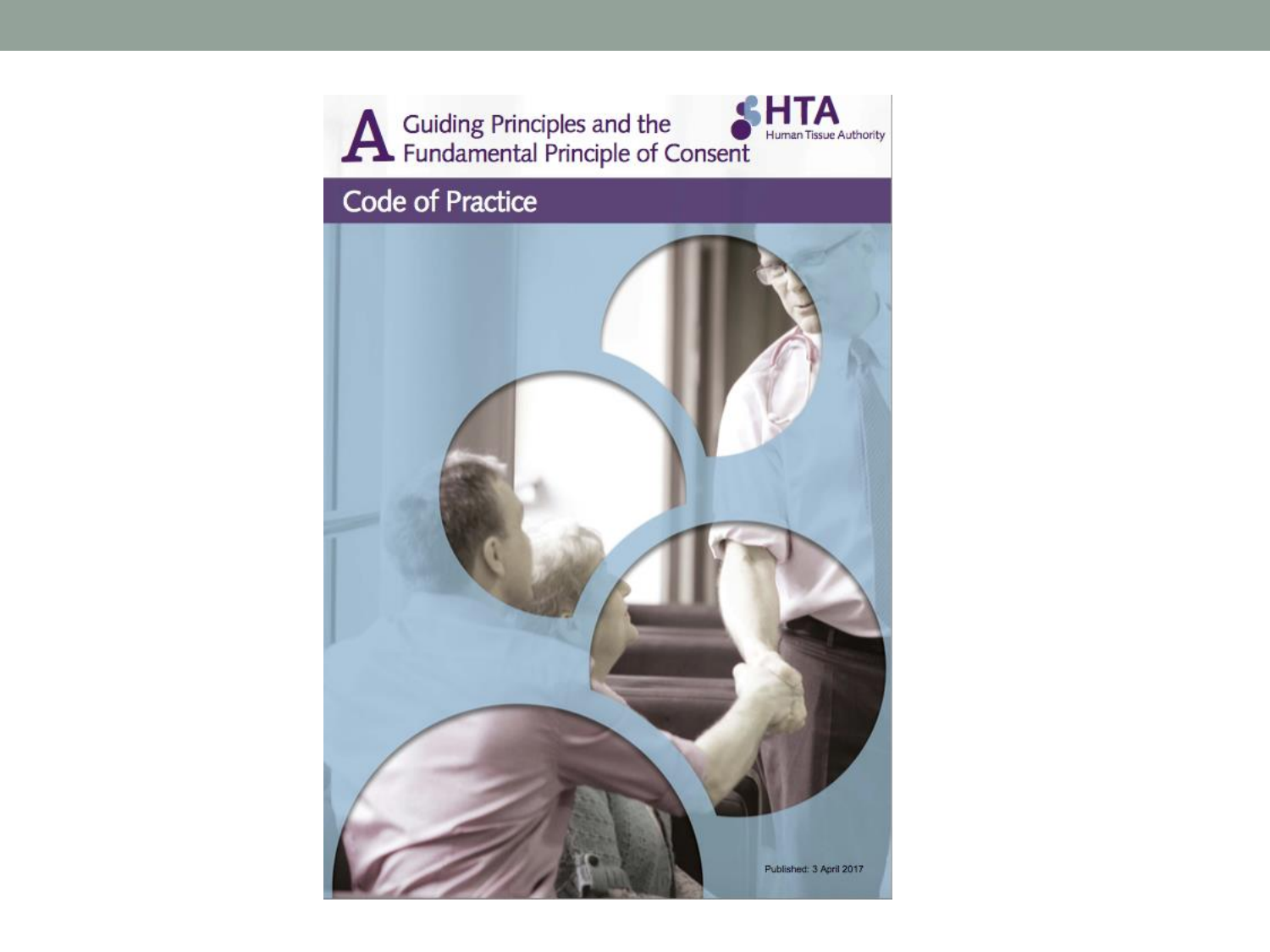## The HTA's Guiding Principles

- 1. Consent
- 2. Dignity
- 3. Quality
- 4. Honesty and openness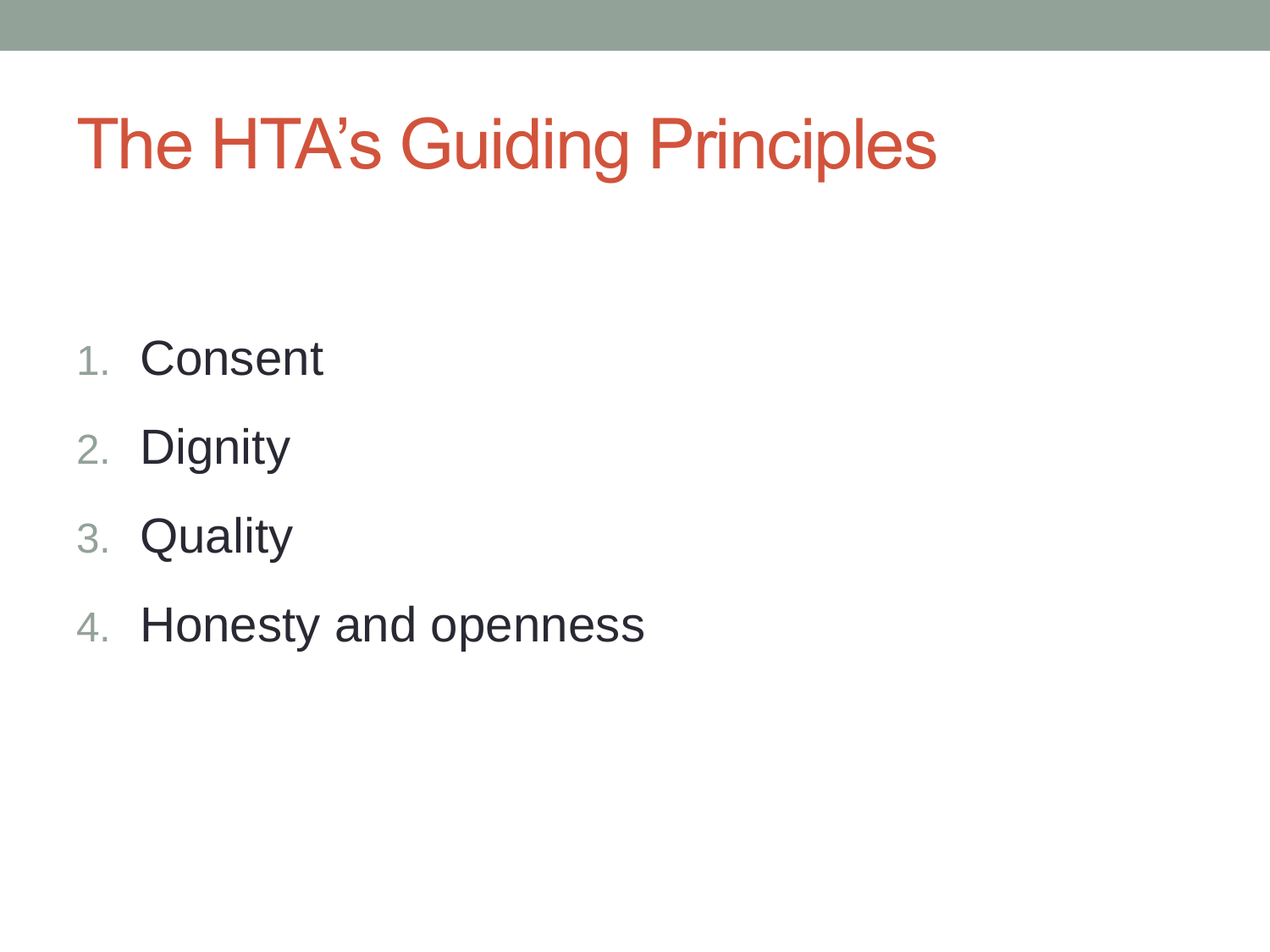### Consent – guiding principle

*"The wishes of the donor have primacy when removing, storing and using human tissue."*

- Human tissue should be used in accordance with the expressed wishes of donors
- Donors should be given the information they need to be able to make the decision that is right for them
- Those seeking consent should do so with sensitivity and an appreciation of the particular circumstances in each case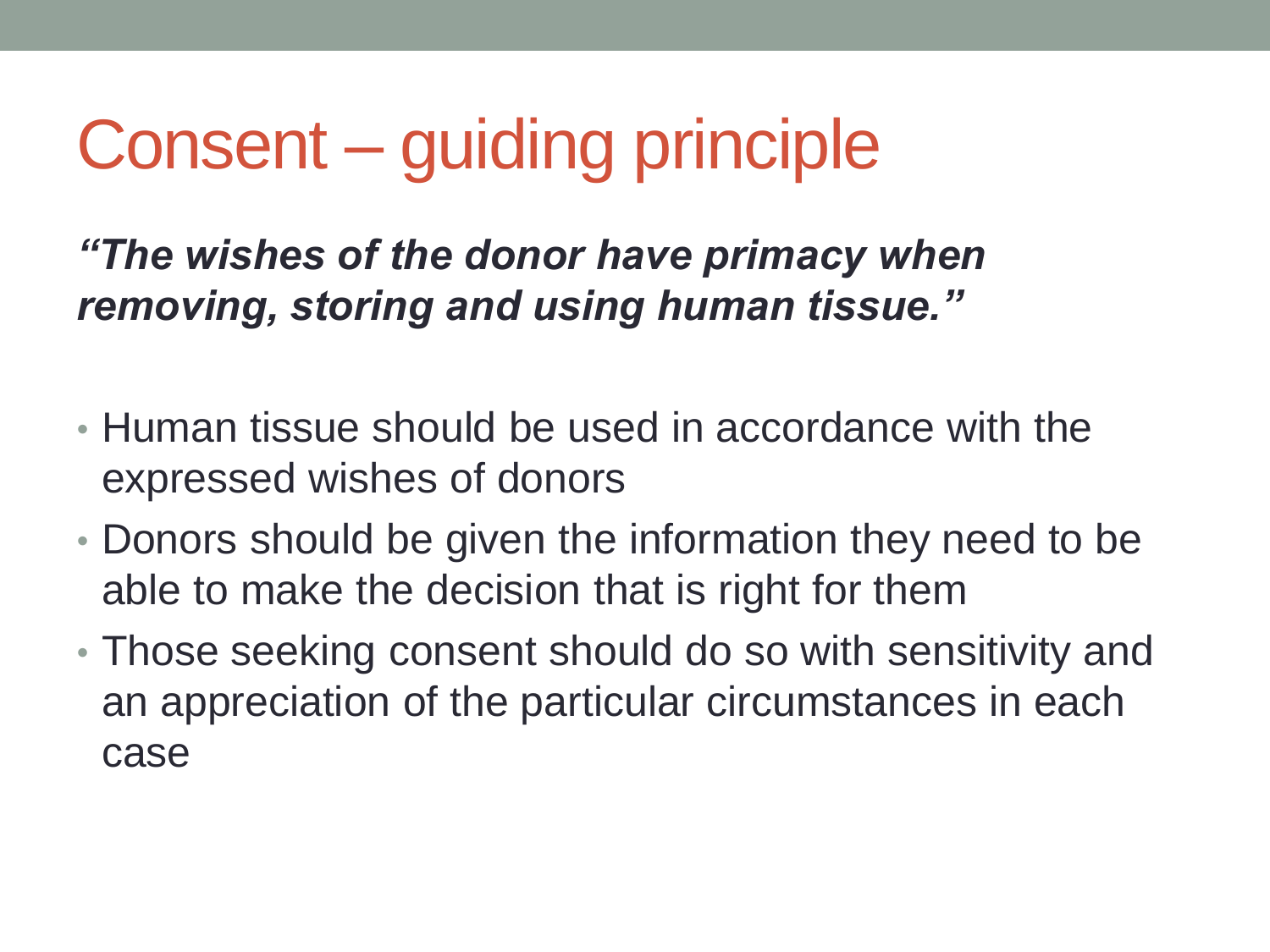#### Appropriate and valid consent

*"Appropriate"* - governs who is able to give consent

*"Valid"* – consent must be:

- Given voluntarily
- Appropriately informed
- Given by a person with capacity to agree to the activity in question

Consent may be specific or generic Does not always need to be in writing May be withdrawn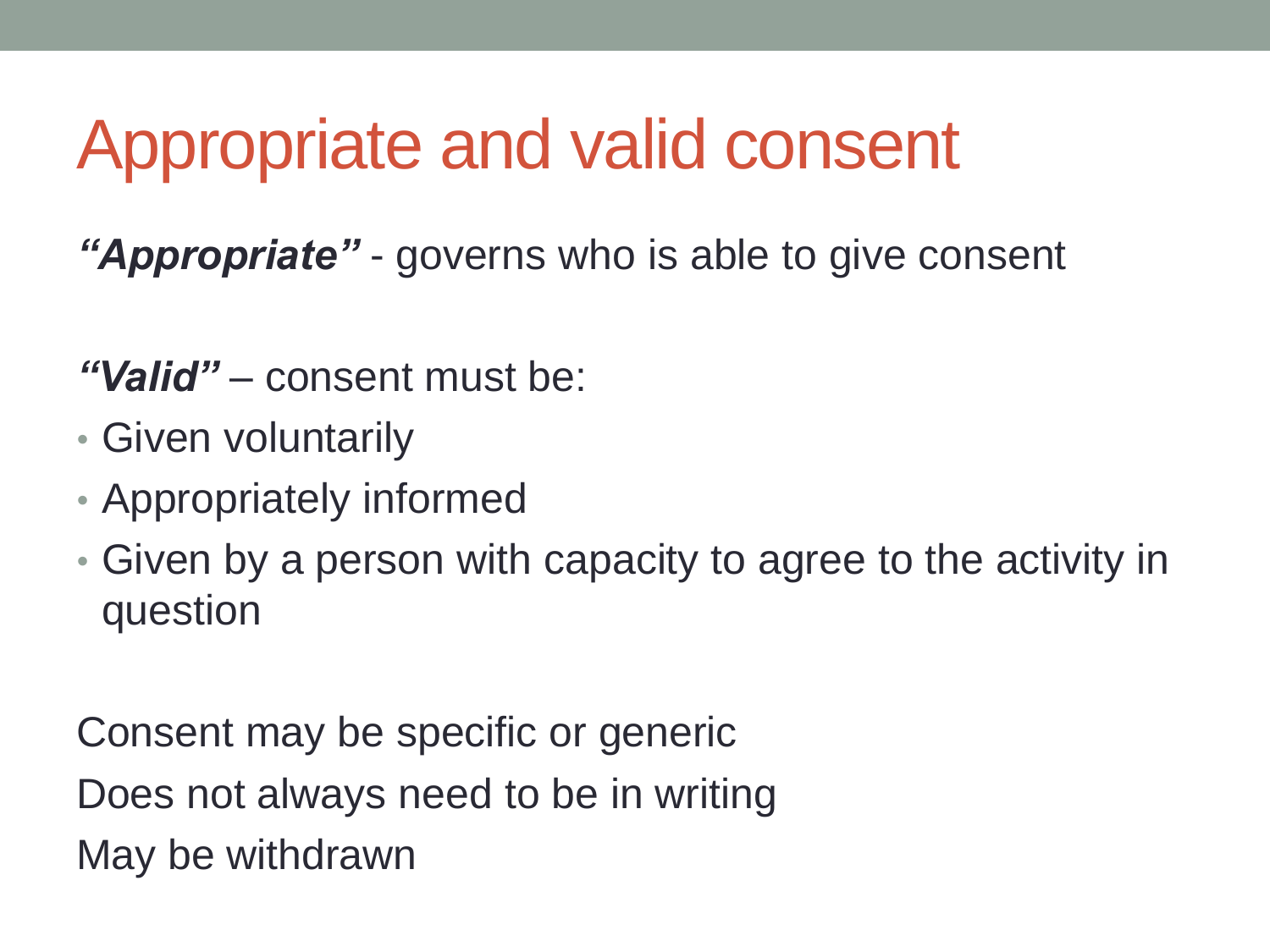



#### Code of Practice and Standards

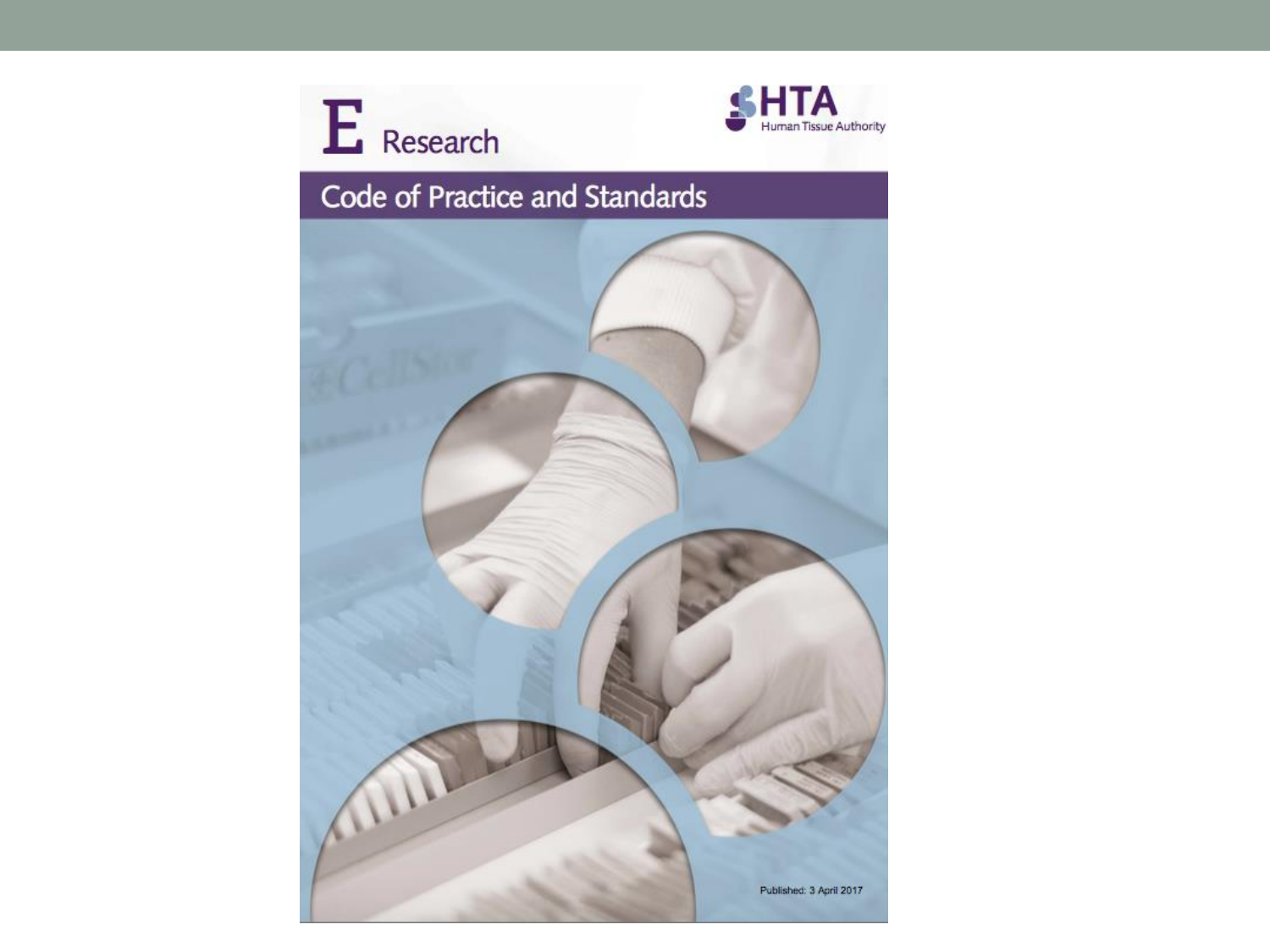#### Code E - Research

Consent is needed for the "*removal, storage and use* of human tissue for certain scheduled purposes, including research in connection with disorders or the functioning of the human body" – subject to certain exceptions.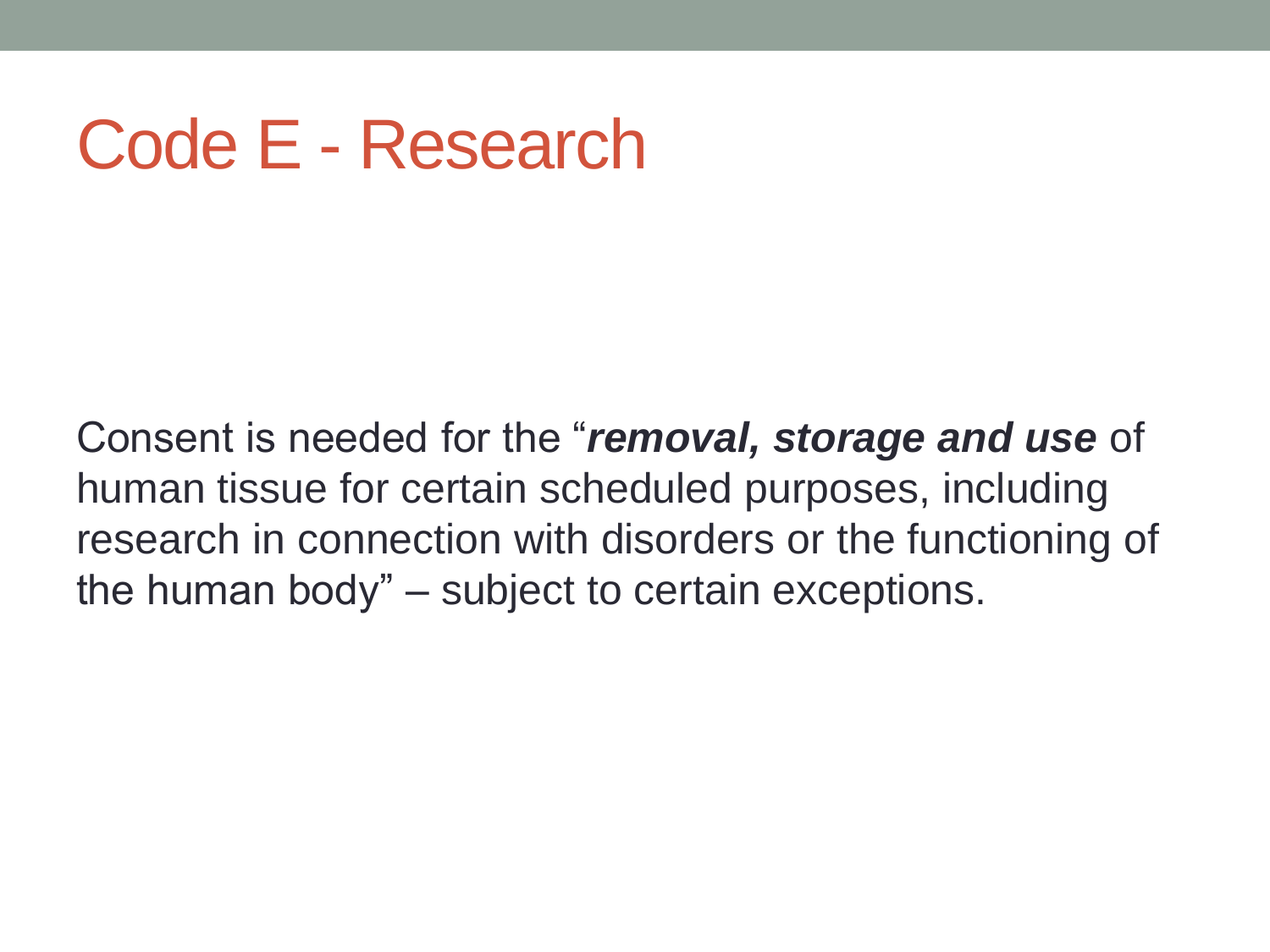#### Tissue vs data?

Tissue without data is generally much less valuable to researchers

Research tissue banks are often as much a store of data as of tissue

Human Tissue Act does not specifically cover data

DNA analysis is now cheaper and easier to do than when the HTAct was introduced and provides a huge amount of data on individuals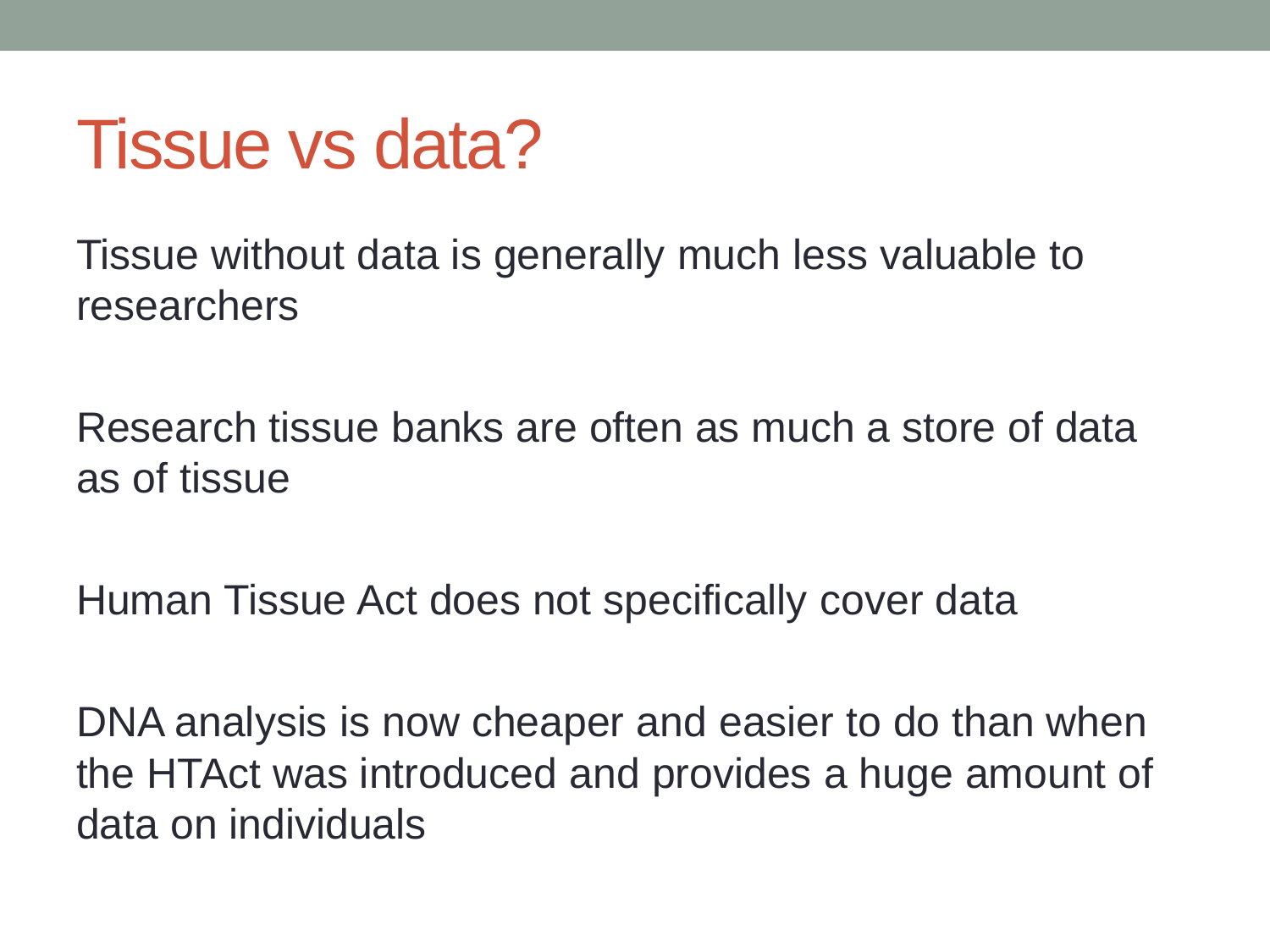#### Research tissue donors need:

- To understand the nature and purpose of what is proposed
- To know of any material or significant risks inherent in the way the sample is obtained
- To know how the tissue will be used and any possible risks or implications of its use

Appropriate and clear information required

Particular areas of public concern – commercial sector involvement, genetic testing, use of human tissue in animals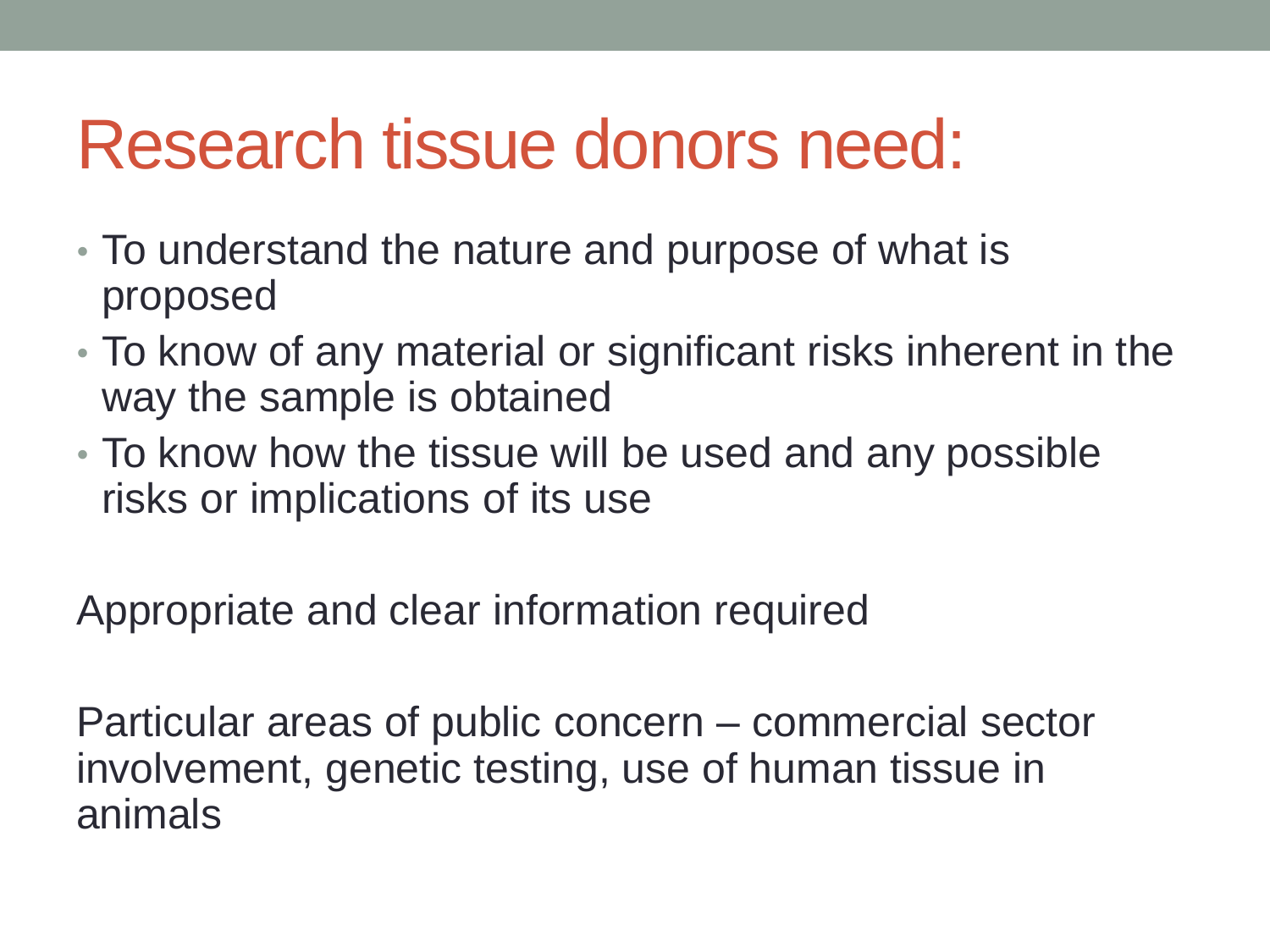#### Consent – other issues

- Withdrawing consent donors must be free to do this but it will not affect results of any research that has already taken place
- Adults who lack capacity can be involved in research but special provisions required to safeguard them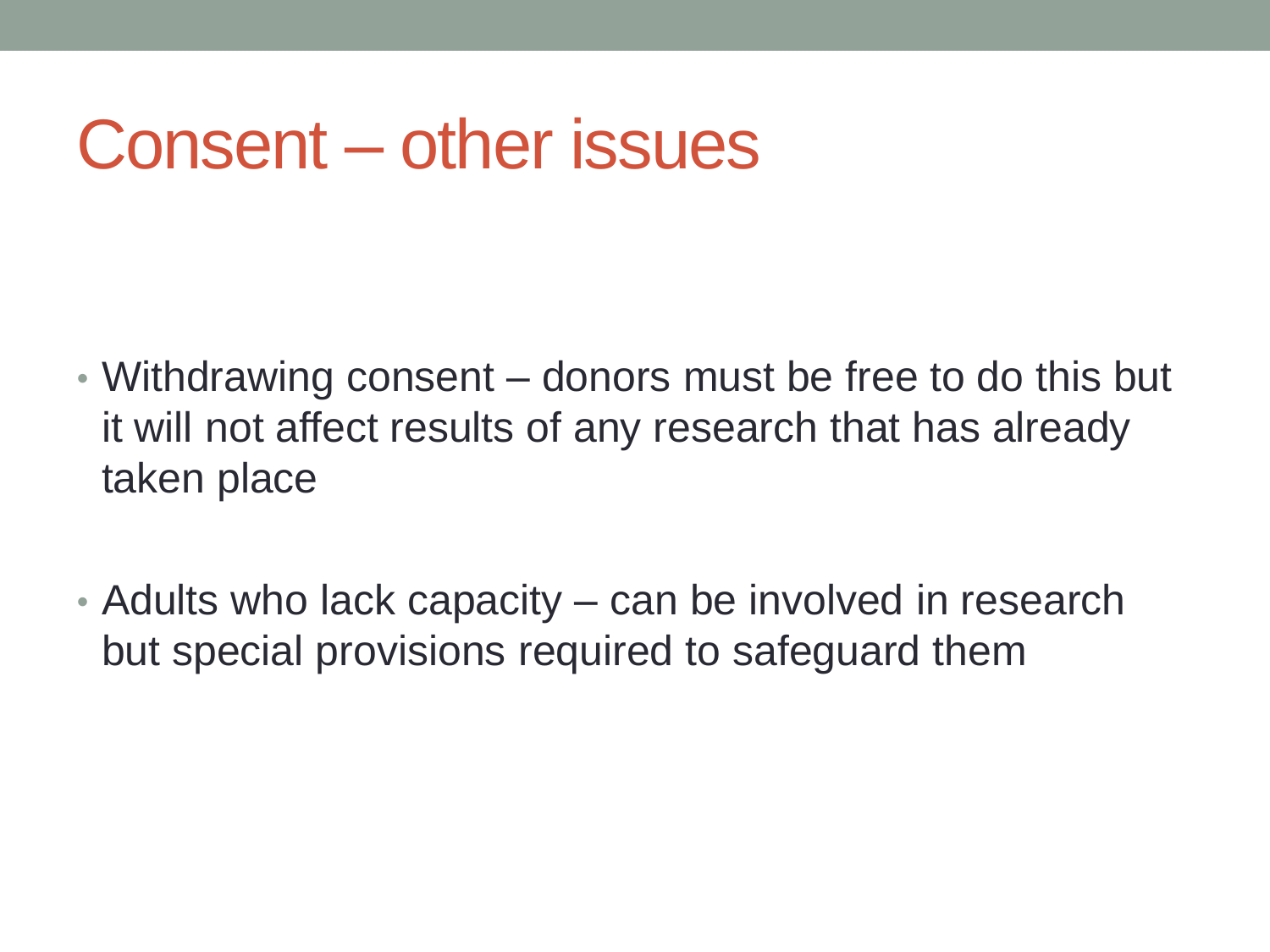### Consent is not always needed

- "Existing holdings" pre 1<sup>st</sup> September 2006
- Imported material
- Anonymised material where:
- 1. Tissue is from a living person
- 2. Researcher cannot identify the person from whom the tissue came
- 3. Research project has approval from a REC